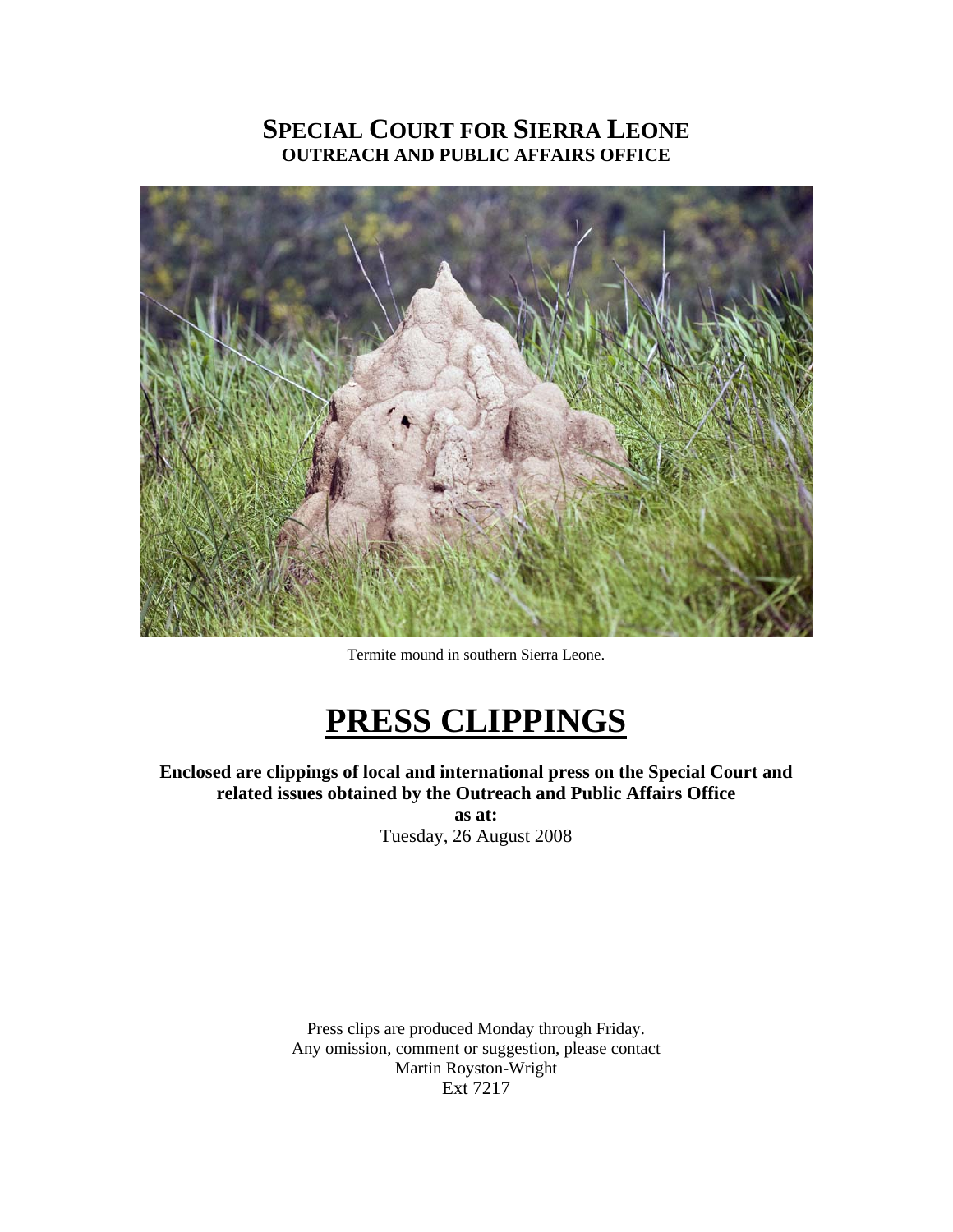| <b>Local News</b>                                        |           |
|----------------------------------------------------------|-----------|
| Taylor Threatens Trial Boycott / Awoko                   | Page 3    |
| <b>International News</b>                                |           |
| (Untitled) / BBC World Service Trust                     | Page 4    |
| Taylor Threatens Trial Boycott / BBC World Service Trust | Page 5    |
| Ishmael Keynotes Law Dialogues / The Post-Journal        | Pages 6-8 |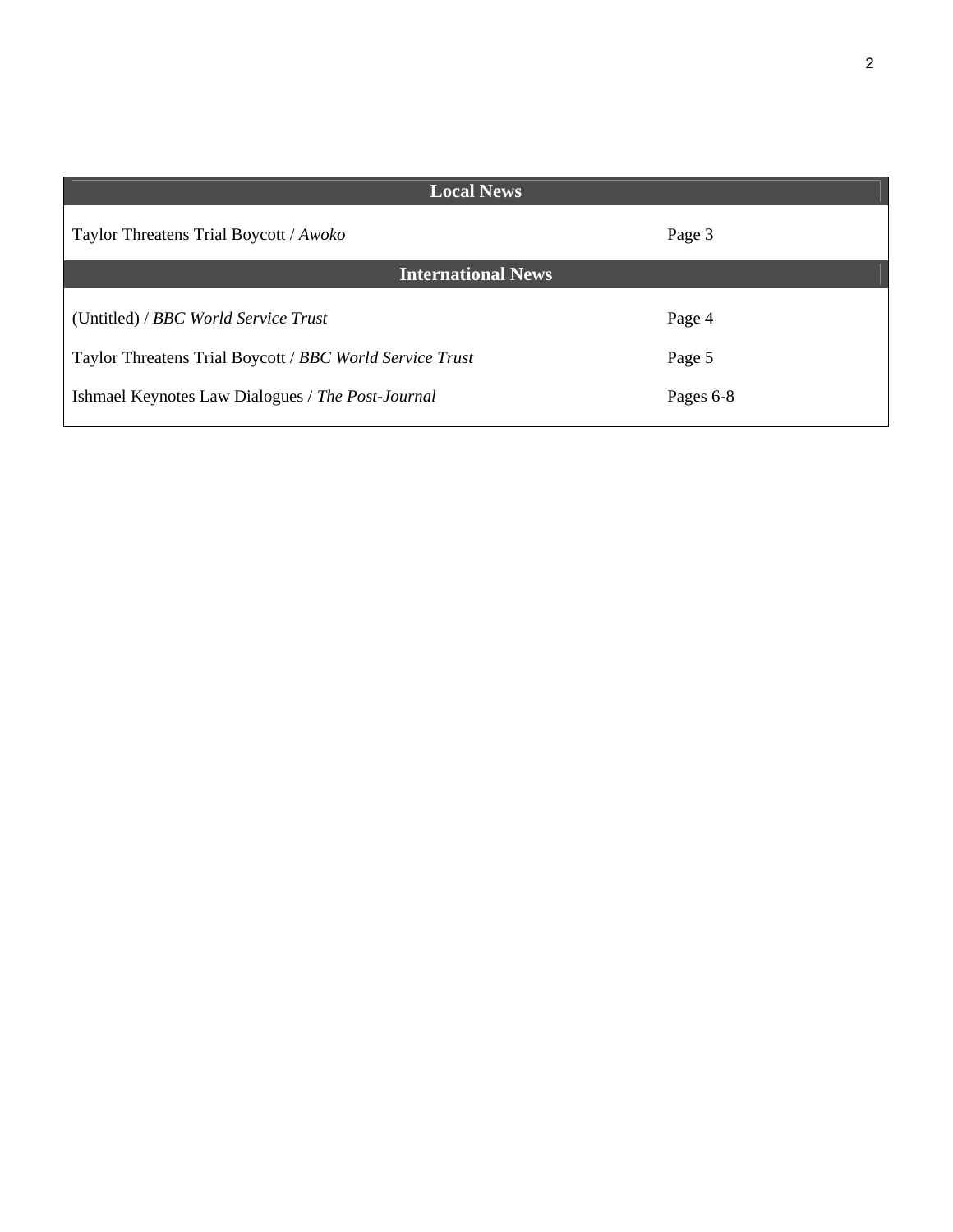Awoko Monday, 26 August 2008

# Lay orthreatens trial boyeott

**By Mariama Khai Fornah and Joseph** Cheeseman in The Hague he head of the Defence team in the trial at the Special Court of the former Liberian president Charles Taylor has expressed dismay over new security restrictions by the Dutch authorities.

Courtney Griffiths said there was no justification for Mr. Taylor to be subjected to the measures instituted by the Dutch prison authorities "sensory including deprivation". He said he could not be more precise about what that meant because he said he had been asked by the Custody Authority not give details. "The Defendant is chained around his waist and effectively led like a leashed animal, and he finds that particularly objectionable and degrading", the lawyer had said earlier.

Griffiths said the court Registrar had the power to influence the Dutch authorities

to remove the measures, saying Mr Taylor was opposed to it and that his continued court attendance was conditional on this matter being addressed.

He said Mr Taylor would refuse attending court if the measures remained in place.

Charles Taylor did not attend court on the first two days of the resumption of his trial last week following a summer break due to two new security measures that the Dutch security agencies had placed on detainees at the International Criminal Court. The measures followed the arrest of the indicted former Serbian leader Radovan Karadzic wanted by the International Criminal Tribunal for Yugoslavia.

But he appeared on the third day after the resumption of the trial with the hope that the measures would be removed in a short period of time and Gregory Townsend, head of The Hague suboffice of the court, was asked by the Judges to investigate

the matter and report to the Court.

Yesterday, Townsend submitted a 4-page confidential report and attachments from the Dutch Department of Justice with reasons for the increase in security measures.

He told the court that he had gone up to the higher level of the Department of Prison to pursue the matter but told the court the authorities were unable to reverse the two practices Mr. Taylor had objected to.

"We're waiting for something in writing to that effect. We will continue our efforts to relieve these practices being put in place for Mr. Taylor, but that's my report, and the confidential report contains more detail..." Townsend said.

The President of the Judges, Teresa Doherty, said the implementation of this regime had not been due to any action or misbehaviour on the part of the accused, and that

nothing in this further report would cause them to change that view. "It appears to the Trial Chamber that the remedies of...Mr. Taylor have not been exhausted, and an appeal now lies to the President of the Court." Doherty said, adding that Mr Taylor was required to attend the hearing pending further resolution of the matter.

The Defence team continues with the crossexamination of the 35th witness in closed session because of security reasons.

**Courtesy BBC World Service Trust** 

**Read Awoko** daily your preferred option for the latest news countrywide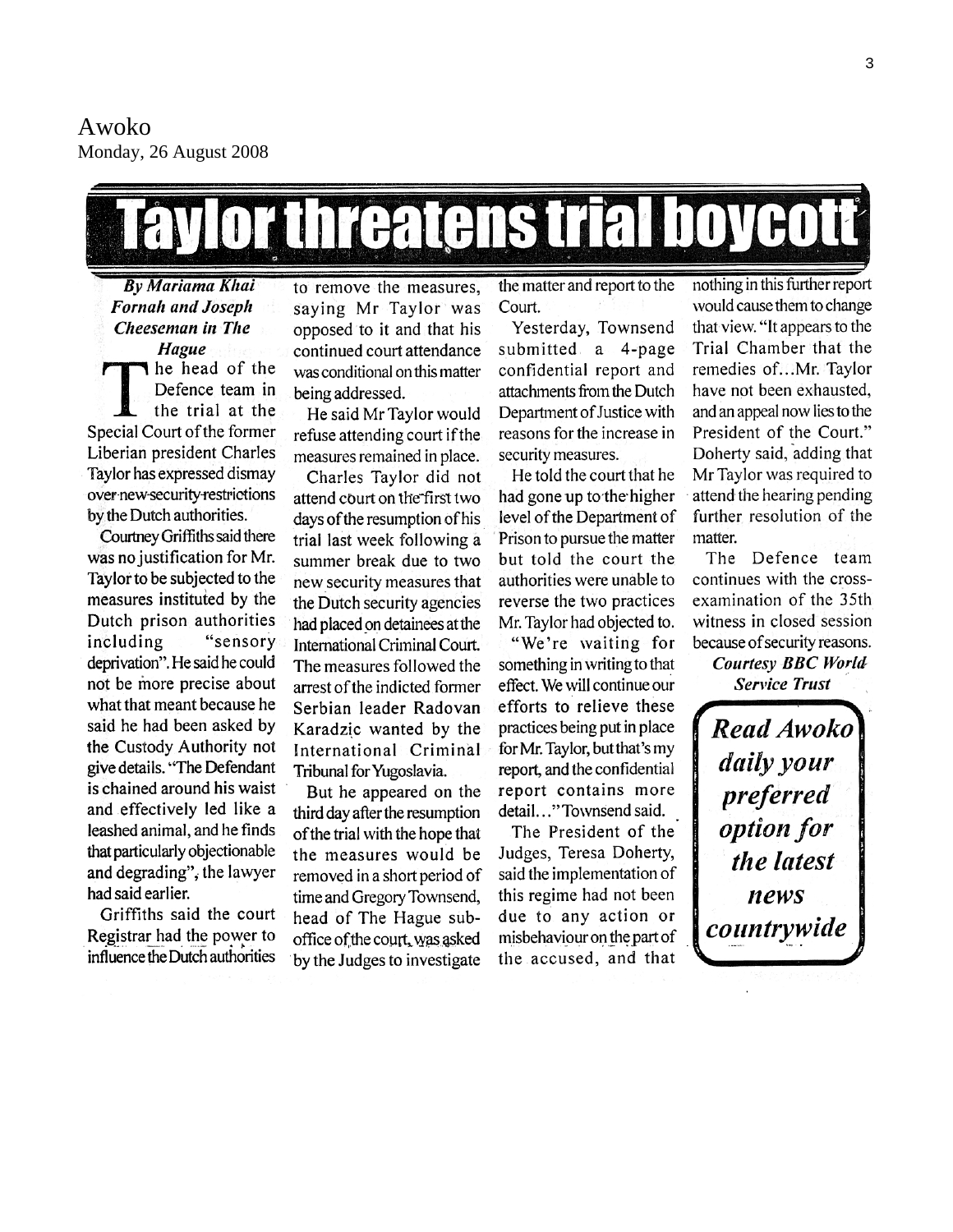## BBC World Service Trust

Monday, 25 August 2008

Detained Former Liberian President Mr. Charles Taylor did not attend court sessions on the first two days when his trial resumed after a summer break due to two new security measures that the Dutch security agencies have placed on ICC detainees. He appeared on the third day after the resumption of the trial with the hope that the measures would be removed in a short period of time. Mr Gregory Townsend was asked by the Judges to investigate the matter and report to the Court.

On Monday morning, the second week of the trial resumption, the Court went into a closed session to discuss the outcome of the investigations. The BBC World Service Trust Mariama Khai Fornah has the details

FORNAH: In agreement with the decision of the 19<sup>th</sup> of August, the Registrar has submitted a four page confidential report and attachments from the Dutch Department of Justice with reasons for the increase in security measures.

Mr Gregory Townsend said he went up to the higher level of the Department of Prison, or the DJI, so as to pursue the matter. He told the Court that the authorities said that they are unable to cease the two practices to which Mr. Taylor has objected.

TOWNSEND: We're waiting for something in writing to that effect. We will continue our efforts to relieve these practices being put in place for Mr. Taylor, but that's my report, and the confidential report contains more detail, Your Honours.

FORNAH: The head of the Defence team for Mr Taylor, Courtnay Griffiths Q.C., said he was dismayed over the attitude of the Dutch authorities. He said having received further information from Mr. Townsend in Chambers, there is no justification basis for Mr. Taylor to subject to the security measures. He said the Registrar had the power to influence the Dutch authorities to remove the measures. Mr. Griffiths expressed Mr. Taylor's view about the report.

GRIFFITHS: Now Mr. Taylor's instructions to me are quite clear. I've relayed to this Court, and I've noted at Paragraph 11 of Mr. Townsend's report, those instructions being that his continued attendance was conditional on this matter being addressed. He remains anxious that his trial continue, but cannot accept in all conscience that he can allow his humanity to be demeaned in this way. Therefore, extremely reluctantly, he will refuse to attend Court so long as these measures remain in place.

The President of the Judges, Teresa Doherty, said the implementation of this regime has not been due to any action or misbehaviour on the part of the accused, Mr Taylor and that nothing in this further report will cause them to change that view. But here is the final response to the report.

JUSTICE DOHERTY: It appears to the Trial Chamber that the remedies of the Accused Mr. Taylor have not been exhausted, and an appeal now lies to the President of the Court. IN the meanwhile the Accused is required to attend the hearing pending further resolution of the matter.

The Defence team continues with the cross-examination of the 35th witness in closed session because of security reasons.

For the BBC World Service Trust, this is Mariama Khai Fornah reporting from The Hague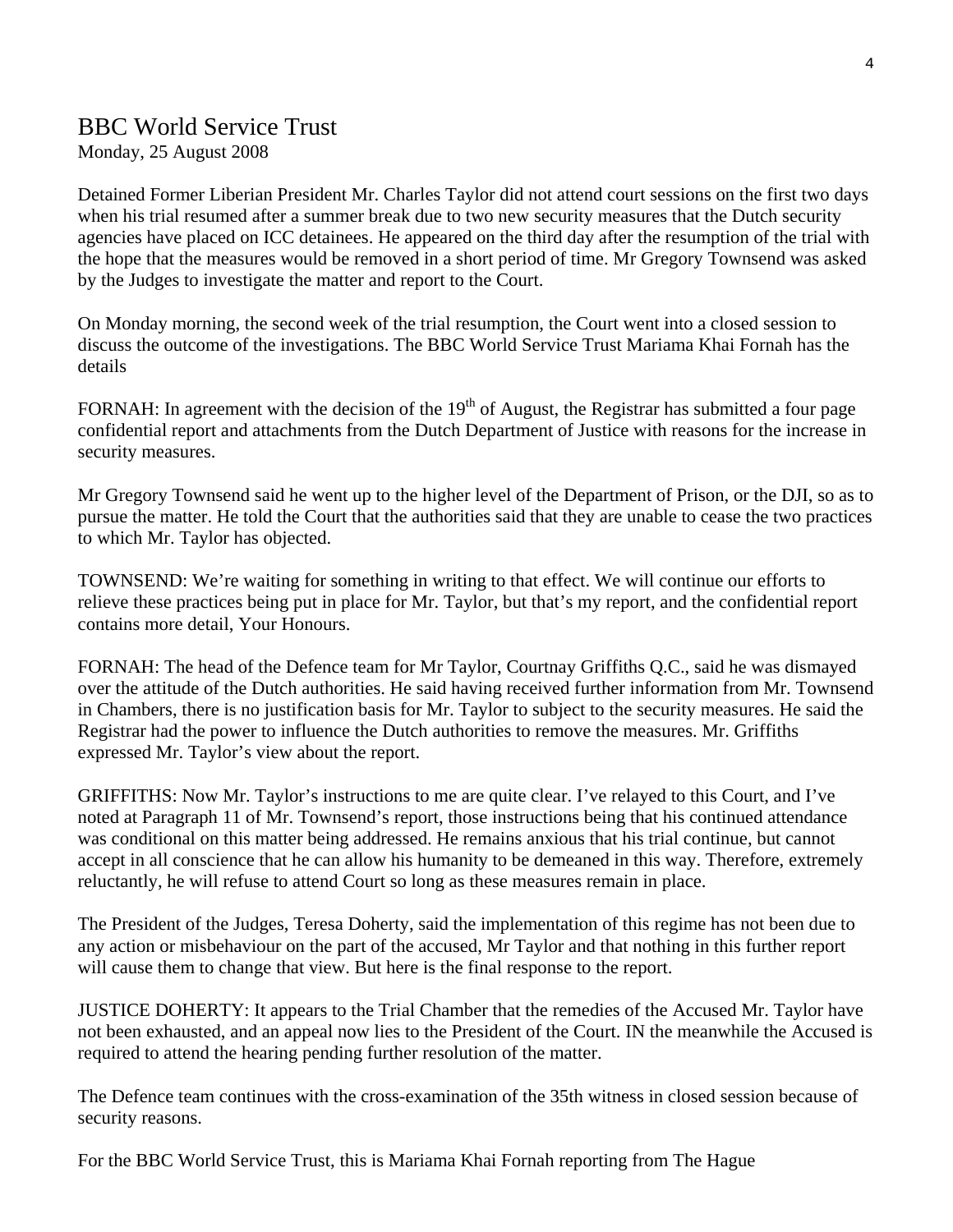### BBC World Service Trust

Monday, 25 August 2008

#### **Taylor threatens trial boycott**

By Mariama Khai Fornah and Joseph Cheeseman in The Hague

The head of the Defence team in the trial at the Special Court of the former Liberian president Charles Taylor has expressed dismay over new security restrictions by the Dutch authorities.

Courtney Griffiths said there was no justification for Mr. Taylor to be subjected to the measures instituted by the Dutch prison authorities including "sensory deprivation". He said he could not be more precise about what that meant because he said he had been asked by the Custody Authority not give details. "The Defendant is chained around his waist and effectively led like a leashed animal, and he finds that particularly objectionable and degrading", the lawyer had said earlier.

Griffiths said the court Registrar had the power to influence the Dutch authorities to remove the measures, saying Mr Taylor was opposed to it and that his continued court attendance was conditional on this matter being addressed.

He said Mr Taylor would refuse attending court if the measures remained in place.

Charles Taylor did not attend court on the first two days of the resumption of his trial last week following a summer break due to two new security measures that the Dutch security agencies had placed on detainees at the International Criminal Court. The measures followed the arrest of the indicted former Serbian leader Radovan Karadzic wanted by the International Criminal Tribunal for Yugoslavia.

But he appeared on the third day after the resumption of the trial with the hope that the measures would be removed in a short period of time and Gregory Townsend, head of The Hague sub-office of the court, was asked by the Judges to investigate the matter and report to the Court.

Yesterday, Townsend submitted a 4-page confidential report and attachments from the Dutch Department of Justice with reasons for the increase in security measures.

He told the court that he had gone up to the higher level of the Department of Prison to pursue the matter but told the court the authorities were unable to reverse the two practices Mr. Taylor had objected to. "We're waiting for something in writing to that effect. We will continue our efforts to relieve these practices being put in place for Mr. Taylor, but that's my report, and the confidential report contains more detail…" Townsend said.

The President of the Judges, Teresa Doherty, said the implementation of this regime had not been due to any action or misbehaviour on the part of the accused, and that nothing in this further report would cause them to change that view. "It appears to the Trial Chamber that the remedies of…Mr. Taylor have not been exhausted, and an appeal now lies to the President of the Court." Doherty said, adding that Mr Taylor was required to attend the hearing pending further resolution of the matter.

The Defence team continues with the cross-examination of the 35th witness in closed session because of security reasons.

Courtesy BBC World Service Trust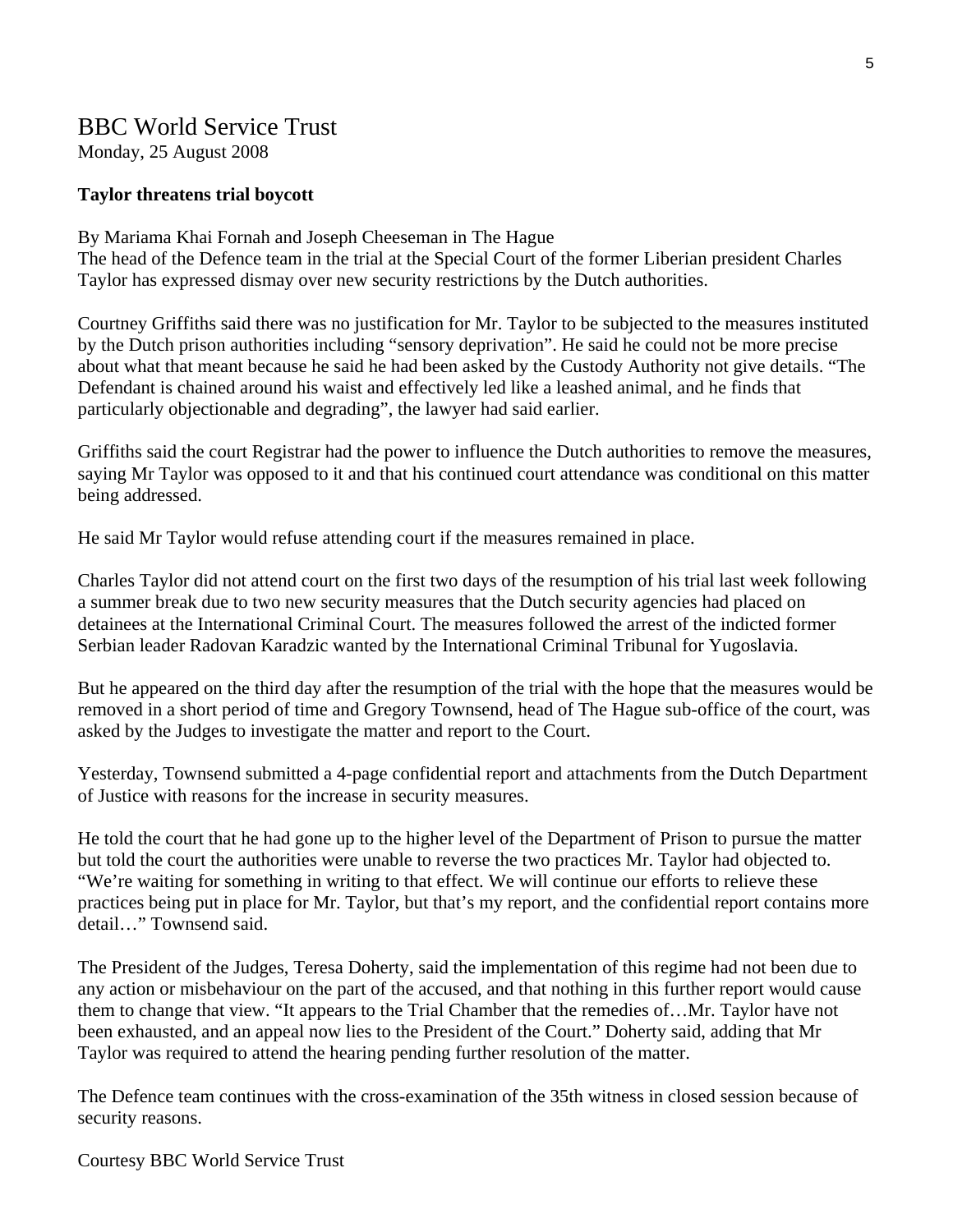#### **Ishmael Keynotes Law Dialogues**

[CHAUTAUQUA - Addressing](javascript:PopupPic() the 2nd International Law Dialogues, Omar Ishmael of the ENOUGH!



Project gave the keynote address, a depiction of the current situation in the Darfur region of Sudan. The address chronicled the history of government violence in the region, where there is no consideration for human rights or the rule of law. Ishmael described the need for leverage in the international community to respond promptly and effectively to the crisis.

Ishmael's speech reflected the recent presentation to the Security Council by Louis Moreno-Ocampo with evidence that Omar Hassan Ahmad Al Bashir, the president of Sudan, committed the crimes of genocide, war crimes and crimes against humanity.

''I never talked to one person who said 'I'm sorry this is happening to President Bashir,''' said Ishmael during his address.

His account of more than 160 internally displaced-person camps, and the complete lack of protection for the quarter of a million people who have fled the country to escape the violence, was a response to those in the international community who attempt to deride and discredit the International Criminal Court.

The depiction of 26,000 people living in a refugee camp where only a few security guards are on duty for 12 hours a day; the cold, calculated tactics of the Janjaweed militias who start their morning attacks in the center of town, where they can be most effective; the story of a young man who had identified attackers, only to have his eyes cut out; and the 60-year-old woman taking care of seven grandchildren were all calls to bring justice through the institution of accountability that is the International Criminal Court.

Following Ishmael was Mark Drumbl of Washington and Lee University School of Law, whose lecture entitled ''Power of a Word'' recognized the 60th anniversary of the Genocide Convention.

Drumbl began by exploring the origins of the word ''genocide'' and the difficulties that follow in the preparing an prosecuting intensely personal story as evidence.

''In my opinion, the narrative of the trial, the verdict and the sentence, has tremendous pedagogical power, which in many ways needs to be respected,'' he said.

Though there is no formal hierarchy for international crimes, genocide is often described as the ''crime of crimes.'' The prosecution of genocide as a civil liability, where survivors and victims file damages, is different from a criminal trial, as a ''civil liability claims victim is subject of the process.''

Drumbl noted that there have been civil liability claims filed here in the U.S. , perhaps most notably the case against suspected war criminal Radovan Karadzic, which began in the U.S. courts as a massive gender-based violence narrative.

The prosecution of genocide in national courts is beneficial because as Drumbl noted, genocide does not occur because of a small amount of people. The pervasive ideology is only possible with a vast majority of people, and stressed that in the search for justice, prosecution must go beyond the high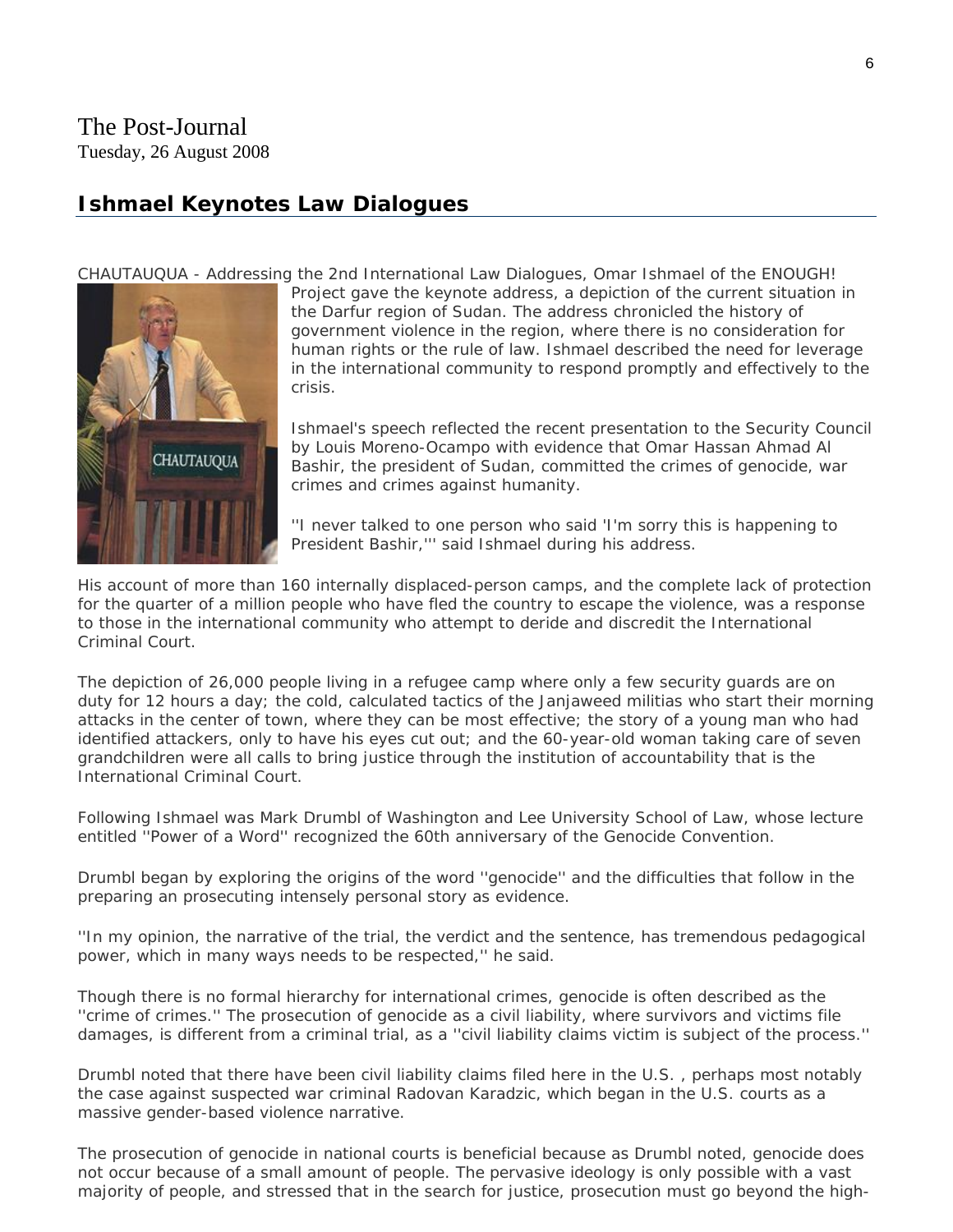level offenders. Those who perpetrate the crimes in the light of fulfilling a bureaucratic duty are not immune to justice.

In his closing remarks, Drumbl said the legacy of the genocide convention is that a ''law is about much more than a person sentenced. It's about our own morality, bounds and limits of the global society.''.

#### MANDATES AND CHALLENGES

Leila Nadya Sadat of Washington University School of Law moderated the next event, the aroundthe-world report from the current prosecutors. Included in the panel were all five current prosecutors for the international tribunals. Serge Brammertz, International Criminal Tribunal for the former Yugoslavia; Hassan Jallow, International Criminal Tribunal for Rwanda; Fatou Bensouda, International Criminal Court; Stephen Rapp, Special Court for Sierra Leone; and Robert Petit, Extraordinary Chambers in the Courts of Cambodia. The collective prosecutors are responsible for bringing to justice criminals in their respective locations.

Major issues addressed by the panel included facing the challenges in gathering evidence for war crimes trials, how to work effectively without a police force, working underfunded, all the while being under the scrutiny of the international community.

Serge Brammertz conveyed the importance of the arrest of Karadzic as big success for the victims and international justice. He added, though, that justice starts at the local level, where there are hundreds of cases for lower-level perpetrators.

Hassan Jallow touched on the difficulties working without police and prisons as support systems, meaning that they are faced with the challenges entailed with co-operating with other states. In order to capture 13 wanted criminals suspected of hiding in the Congo and Zimbabwe, he said they ''need the help of the UN to capture and lobby governments who harbor these fugitives.''

Stephen Rapp described how tens of thousands of people stood on their roofs to watch as former Liberian president Charles Taylor flew overhead to be delivered to a detention center after being arrested. Taylor bears the greatest responsibility for a campaign of terror in Sierra Leone, even though he never set foot there.

On the difficulty of finding and working with key executors in Taylors administration, Rapp says ''we have to find the people inside the organizations to bring down the leader'' - which can be time consuming when Taylor may face the first conviction ever for acts of using children for sexual slavery, which is a war crime, and the first crime in history of the world for forced marriage.

Rapp said, ''It's been a great experience working in Sierra Leone, building on the legacy of my colleagues.''

Robert Petit said the Extraordinary Chambers in the Courts of Cambodia works as a hybrid between the government of Cambodia and the international community. Working with national and international staff allows the application of Cambodian and international law, though this also entails the difficulty of blending and applying the law fairly. With such a large number of victims coming forward and admitting to being tortured - 12,038 to be exact - time span becomes an issue, as the court is limited to voluntary funding. The availability and the reliability of witnesses, as well as holding a trilingual court, all add to the difficulty of prosecuting war criminals.

Fatou Bensouda, the court deputy for the ICC, has had an interesting year with the 60th anniversary of the Genocide Convention, the 10th anniversary of the Rome Statute, and the call for arrest warrants for the perpetrators in Darfur. For the first time, the independent international criminal court will ask victims to participate.